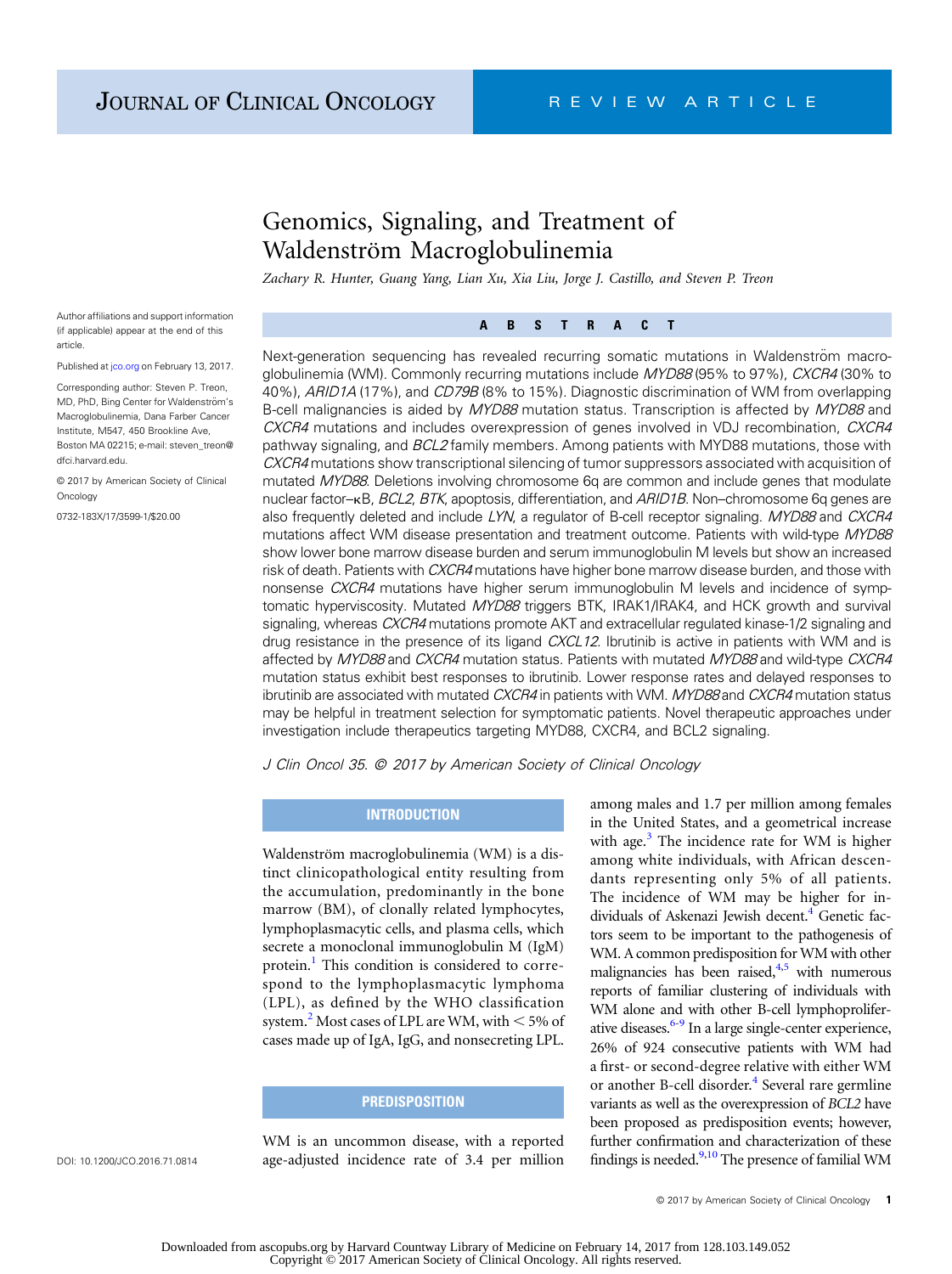<span id="page-1-0"></span>predisposition was associated with inferior treatment response and progression-free survival, with the notable exception of regimens containing the proteasome inhibitor bortezomib.<sup>[11](#page-6-0)</sup> An increased risk of death associated with familial versus sporadic WM has also been reported in a Swedish registry study.<sup>[12](#page-6-0)</sup> Although further confirmatory studies are needed to establish the importance of familial predisposition in WM, the data support the collection of familial history in patients with WM.

# CYTOGENETICS

Chromosome 6q deletions encompassing 6q21-25 have been observed in up to half of patients with WM and at a comparable frequency among patients with and without a familial history.<sup>6,13-15</sup> The presence of 6q deletions has been suggested to discern patients with WM from those with IgM monoclonal gammopathy of unknown significance (MGUS) and to serve as a prognostic marker, although the latter remains controversial. $13-15$  Gains in 6p are frequently present in 6q-deleted cases.<sup>13,14</sup> Other abnormalities by cytogenetic or fluorescent in situ hybridization analyses include deletions in 13q14, 17p, and 11q and trisomy 4, 12, and  $18^{16,17}$  $18^{16,17}$  $18^{16,17}$  IgH rearrangements are uncommon in WM and may be helpful in discerning cases of WM from IgM myeloma, wherein IgH switch region rearrangements are a prominent feature.<sup>18</sup>

### SOMATIC MUTATIONS

Next-generation sequencing studies have identified highly recurrent somatic mutations in MYD88, CXCR4, ARID1A, and CD79, and other genes, as well as copy number alterations effecting important regulatory genes in chromosome 6q and elsewhere (Fig 1). Transcriptional changes, disease presentation, therapeutic outcome, and overall survival are affected by mutations in MYD88 and/or CXCR4.

#### MYD88

A highly recurrent somatic mutation in MYD88 (MYD88 L265P) was first identified in patients with WM by paired tumor/



Fig 1. Summary of genome and transcriptome findings in Waldenström macroglobulinemia (WM) and relevance to clinical presentation and treatment outcome. BM, bone marrow; IgM, immunoglobulin M; LPC, lymphoplasmacytic cell; WHIM, autosomal dominant warts, hypogammaglobulinemia, infection, and myelokathexis; WT, wild-type.

2 © 2017 by American Society of Clinical Oncology **Society** of Clinical Oncology Journal OF CLINICAL OF CLINICAL ONCOLOGY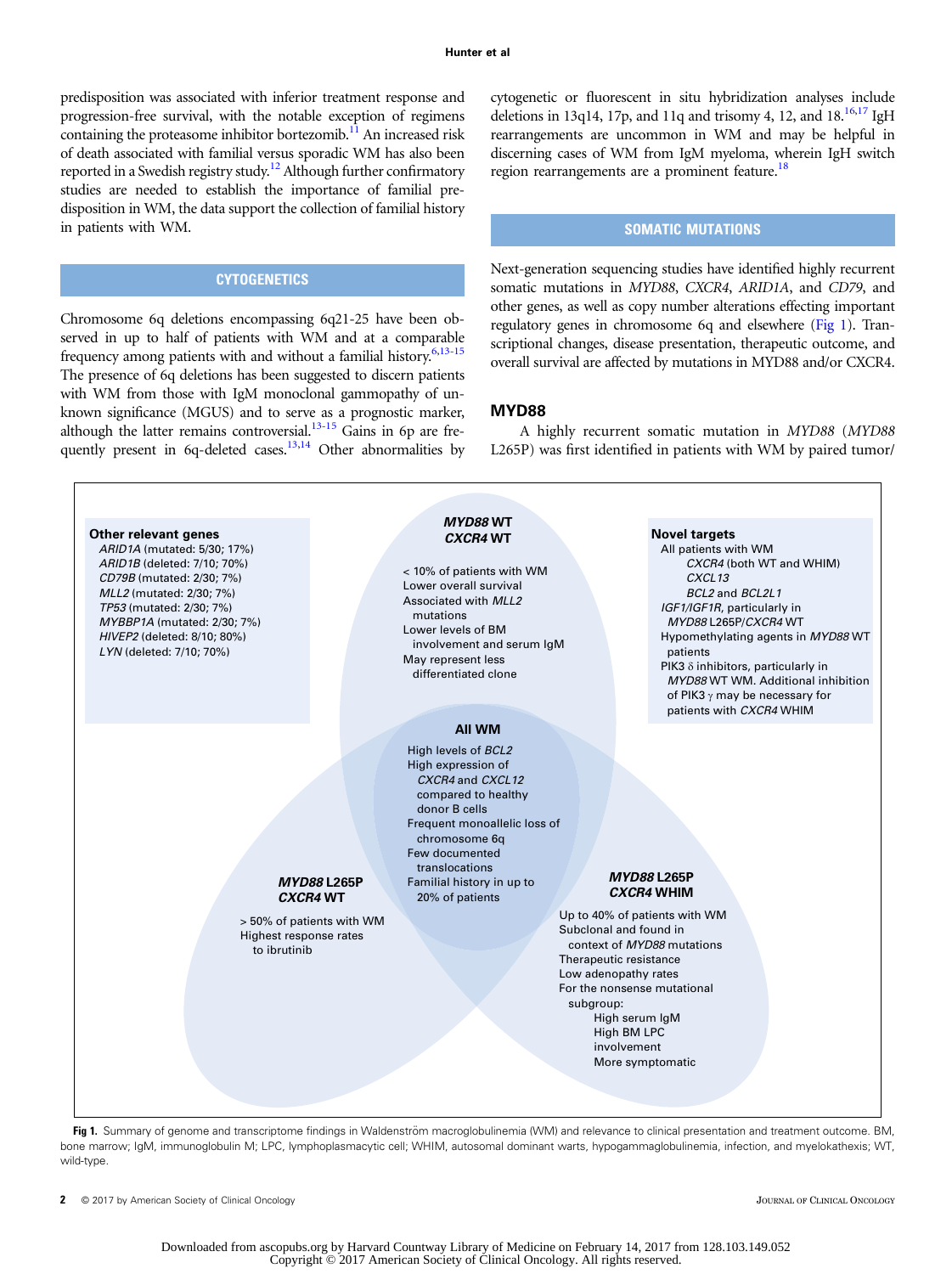normal whole-genome sequencing and subsequently confirmed by multiple groups using Sanger sequencing and allele-specific po-lymerase chain reaction assays.<sup>[19](#page-6-0)-[24](#page-6-0)</sup> MYD88 L265P is expressed in up to 90% to 100% of WM cases when allele-specific polymerase chain reaction has been used, using both CD19 sorted and un-sorted BM cells.<sup>[21-24](#page-6-0)</sup> Non-L265P MYD88 mutations have also been identified in patients with WM, including S219C, M232T, and S243N, all of which have been observed in other MYD88 mutated B-cell malignancies.<sup>[25](#page-6-0)</sup> By comparison, MYD88 mutations are absent or expressed in low frequency in other B-cell malignancies that share similar morphologic and clinicopathological features as WM, including IgM-secreting myeloma (0%), marginal zone lymphoma (6% to 10%), and chronic lymphocytic leukemia (3% to 8%), thereby enabling molecular discrimination.<sup>[20](#page-6-0)</sup> The presence of mutated MYD88 in cerebrospinal fluid, as well as pleuritic fluid in patients with WM, has also permitted diagnostic and treatment implementation in patients with symptomatic extramedullary disease.<sup>[26,27](#page-6-0)</sup> Structural events occur on chromosome 3p that increase the allele frequency of the MYD88 mutations in 12% to 13% of untreated patients, and up to 25% of previously treated patients, and seem to segue with CXCR4 mutations in the latter population.<sup>20,28-30</sup> Deletions of the wild-type (WT) MYD88 allele as well as amplifications of the mutant MYD88 allele have been observed, although the most frequent alterations are acquired uniparental disomy events that transform the genotype of the tumor to homozygous mutated MYD88.<sup>[20,23,28](#page-6-0)</sup> The clinical significance of these structural changes remains to be determined, although the presence of homozygous MYD88 may confer a favorable treatment outcome in patients undergoing ibrutinib therapy. $30$ 

MYD88 mutations encompass the entire WM clone and are detectable in 50% to 80% of IgM but not IgG or IgA MGUS, suggesting an early oncogenic role for WM pathogenesis.<sup>[20](#page-6-0)-[22](#page-6-0)</sup> Patients with IgM MGUS with mutated MYD88 seem to be at higher risk of progression to WM.<sup>[31](#page-6-0)</sup> The presence or absence of MYD88 mutations also seems to distinguish two distinct populations of patients with WM. Patients lacking MYD88 mutations show histologically similar disease to patients with MYD88 mutations but present with significantly lower BM disease involvement and serum IgM levels.<sup>3</sup> Despite the presentation of patients with MYD88 WT with WM with lower BM disease burden and serum IgM levels, overall survival is shorter for these patients, with a 10-fold increased risk of death versus patients with  $MYD88$  mutations with WM. $^{32}$ 

MYD88 is an adaptor protein that interacts with the Toll-like receptor and IL1 receptor families and undergoes homodimerization on receptor activation. The homodimerization of MYD88 acts as a scaffold for recruitment of other proteins, resulting in the assembly of a Myddosome that can trigger downstream signaling leading to activation of nuclear factor– $\kappa B(NF-\kappa B)$ .<sup>33</sup> Mutations in MYD88 were first described in activated B-cell (ABC) subtyped diffuse large B-cell lymphoma (DLBCL) and were shown to trigger constitutive MYD88 homodimerization NF-kB activation through IRAK1/IRAK4 kinases.<sup>[34](#page-6-0)</sup> In WM, NF- $\kappa$ B is activated through IRAK1/IRAK4 as well as by BTK, which triggers NF-kB in-dependently of IRAK4/IRAK1 [\(Fig 2](#page-3-0)).<sup>[20,23](#page-6-0),[24,34](#page-6-0)–[37](#page-6-0)</sup> Recruitment and activation of IRAK1/IRAK4 as well as BTK can be abrogated through either knockdown of MYD88 or use or expression of peptides that block MYD88 homodimerization and induce apoptosis of MYD88-mutated WM cells.[20,23,35,36](#page-6-0) Mutated MYD88 can also transactivate HCK, an SRC family member that is activated by interleukin-6, which is also triggered by mutated MYD88 [\(Fig 2](#page-3-0)).<sup>[37](#page-6-0)</sup> Activated HCK contributes to the growth and survival signaling of mutated WM cells through BTK, phosphatidylinositol 3-kinase/ AKT, and mitogen-activated protein kinase/extracellular regulated kinase–1/2 signaling. $37$ 

## CXCR4

Somatic activating mutations in the C-terminal domain of CXCR4 are present in up to 40% of patients with WM and are nearly always observed in conjunction with MYD88 mutations in patients with WM[.28](#page-6-0),[32,38](#page-6-0) CXCR4 mutations are essentially unique to WM, as they have not been described so far in other diseases, with the exception of a few MZL cases.<sup>29,[39,40](#page-6-0)</sup> Germline mutations that closely resemble those found as somatic mutations in WM are also present in patients with WHIM (autosomal dominant warts, hypogammaglobulinemia, infection, and myelokathexis) syndrome. $41,42$  $41,42$  In patients with WHIM syndrome, activation of CXCR4 by its ligand CXCL12 causes extended chemotactic signaling that results in sequestration of neutrophils in the BM (myelokathexis) and impaired lymphocyte development.<sup>[42](#page-7-0)</sup> In  $WM, > 30$  different nonsense and frameshift mutations in the C-terminal domain of CXCR4 have been described.<sup>[32,38-40](#page-6-0)</sup> Mutations in the C-terminal domain of CXCR4 result in loss of regulatory serines, which undergo phosphorylation after CXCR4 receptor activation by CXCL12. $43$  With the rest of this g-protein– coupled receptor left intact, mutated CXCR4 remains fully competent in downstream signaling via g-proteins and  $\beta$ -arrestins, resulting in the constitutive phosphatidylinositol 3-kinase/AKT and mitogen-activated protein kinase/extracellular regulated kinase–1/2 signaling.

Unlike MYD88, CXCR4 mutant clonality is highly variable, and multiple CXCR4 mutations can be present within individual patients that reside in separate clones or are present as compound heterozygous events.<sup>[38,39](#page-6-0)</sup> The subclonal nature of CXCR4 mutations relative to MYD88 suggests that these mutations are acquired after MYD88, although this could occur early in WM pathogenesis, given their detection in patients with IgM MGUS. $39,40$  Like MYD88, the presence of CXCR4 somatic mutations can affect disease presentation in WM. Patients with CXCR4 mutations present with a significantly lower rate of adenopathy, and those with CXCR4 nonsense mutations have an increased BM disease burden, serum IgM levels, and/or risk of symptomatic hyperviscosity.<sup>32,38,40</sup> Despite differences in clinical presentation, CXCR4 mutations do not seem to adversely affect overall survival in  $WM^{32,38}$ .

Using in vitro models, WM cells transduced with mutated CXCR4 showed increased drug resistance in the presence of CXCL12 to multiple therapeutics, including bendamustine, flu-darabine, bortezomib, idelalisib, and ibrutinib.<sup>[44](#page-7-0)-[46](#page-7-0)</sup> The above studies also showed that CXCL12-mediated drug resistance in mutant CXCR4-transduced WM cells could be reversed by use of CXCR4 blocking agents.

# ARID1A

Somatic mutations in ARID1A are present in 17% of patients with WM, including single-nucleotide variants leading to premature protein truncation and frameshift changes. Patients with both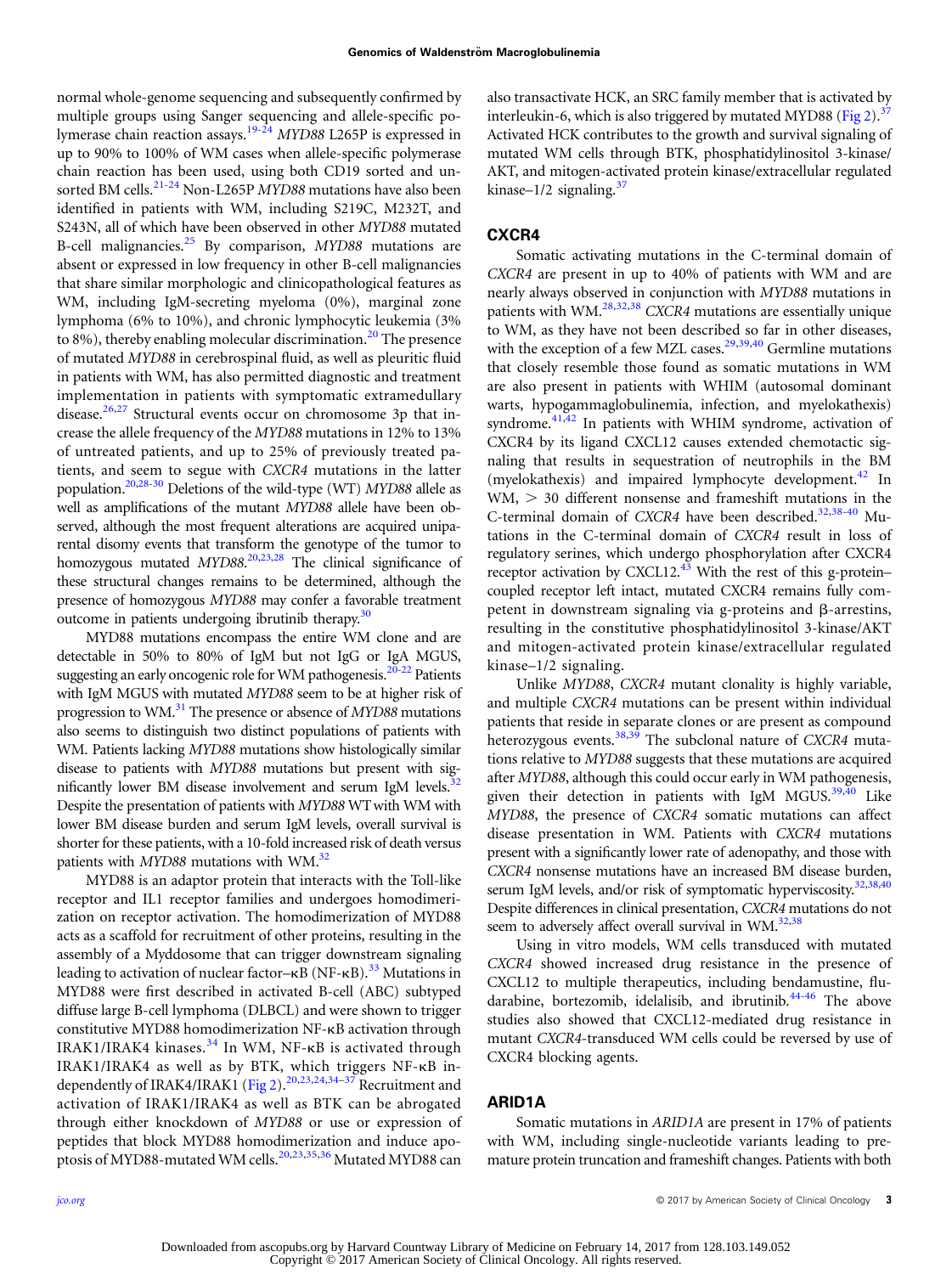<span id="page-3-0"></span>

Fig 2. Mutated MYD88-related signaling in Waldenström macroglobulinemia (WM). Mutated MYD88 transactivates nuclear factor–kB (NF-kB) through divergent path-ways that include IRAK1/IRAK4 and BTK.<sup>[35](#page-6-0)</sup> Mutated MYD88 also triggers transcription and activation of the SRC family member HCK. Activated HCK can then trigger BTK, AKT, and extracellular regulated kinase (ERK)1/2-mediated progrowth and survival signaling in WM cells. $37$  IL6, interleukin 6; mTOR, mechanistic target of rapamycin; NEMO, NF-kappa-B essential modulator; PI3K, phosphatidylinositol 3-kinase; TLR, Toll-like receptor.

ARID1A and MYD88 L265P mutations, compared with patients who did not have ARID1A mutations, had greater BM disease involvement and lower hemoglobin and platelet count. ARID1A and its frequently deleted homolog ARID1B are members of the switch/sucrose nonfermentable (SWI/SNF) family. The SWI/SNF family members regulate chromatin remodeling and can modulate gene regulation. Although still poorly understood in the context of hematologic malignancies, ARID1A can modulate TP53 and is believed to act as an epigenetic tumor suppressor in ovarian cancer, wherein mutations in ARID1A have been more thoroughly evaluated. $47,48$ 

## CD79A/CD79B

CD79A and CD79B are components of the B-cell receptor (BCR) pathway. CD79A plays diverse roles in B-cell ontogeny and forms a heterodimer with CD79B. The CD79A/B heterodimer associates with the immunoglobulin heavy chain, which is required for cell surface expression of BCR and BCR-induced signaling.<sup>[49](#page-7-0)</sup> Activating mutations in the immunotyrosine-based activation motif of CD79A and CD79B have been reported in the ABC subtype of DLBCL and activate BCR growth and survival signaling through a cascade that includes SYK, PLC $\gamma$ 2, and BTK.<sup>[34](#page-6-0)</sup> Dual MYD88 and CD79B mutations occur in ABC DLBCL and are associated with ibrutinib response.<sup>[50](#page-7-0)</sup> The role of BCR in triggering WM growth and survival signaling remains to be clarified, although aberrantly enhanced BCR signaling was observed in WM cells stimulated with BCR-activating agents.<sup>[51](#page-7-0)</sup> Deletions of  $LYN$ that are found in 70% of patients with WM could contribute to hyper-responsive BCR signaling as informed by  $\text{lyn}^{-/-}$  transgenic mice.<sup>52</sup> Mutations in both CD79A and CD79B have been observed in WM in 8% to 12% of patients, and although they are mainly found in patients with MYD88 mutations, a CD79B mutation was observed in a patient with MYD88 WT WM.<sup>28,[38](#page-6-0),[53](#page-7-0)</sup> In one study, CD79A and CD79B were nearly exclusive to CXCR4 mutations, suggesting that two distinct MYD88-mutated populations may exist with WM.<sup>[38](#page-6-0)</sup> In a small series of patients with WM, the presence of CD79B along with MYD88 mutations was associated with disease transformation.<sup>54</sup> The contribution of LYN deletions, as well as CD79A and CD79B mutations, to aberrant BCR-triggered growth and survival signaling, clinical presentation, disease transformation, and treatment outcome remain to be more clearly defined in WM.

# OTHER MUTATIONS

Other recurrent somatic mutations have been identified in MYBBP1A, TP53, MLL2, HIST1H1E, and HIST1H1B in patients with WM. $^{28,53}$  $^{28,53}$  $^{28,53}$  MLL2 is a histone methyltransferase that methylates Lys-4 of histone H3 (H3K4me). MLL2 is a frequent target of somatic mutations in follicular lymphomas (89%) and diffuse large B-cell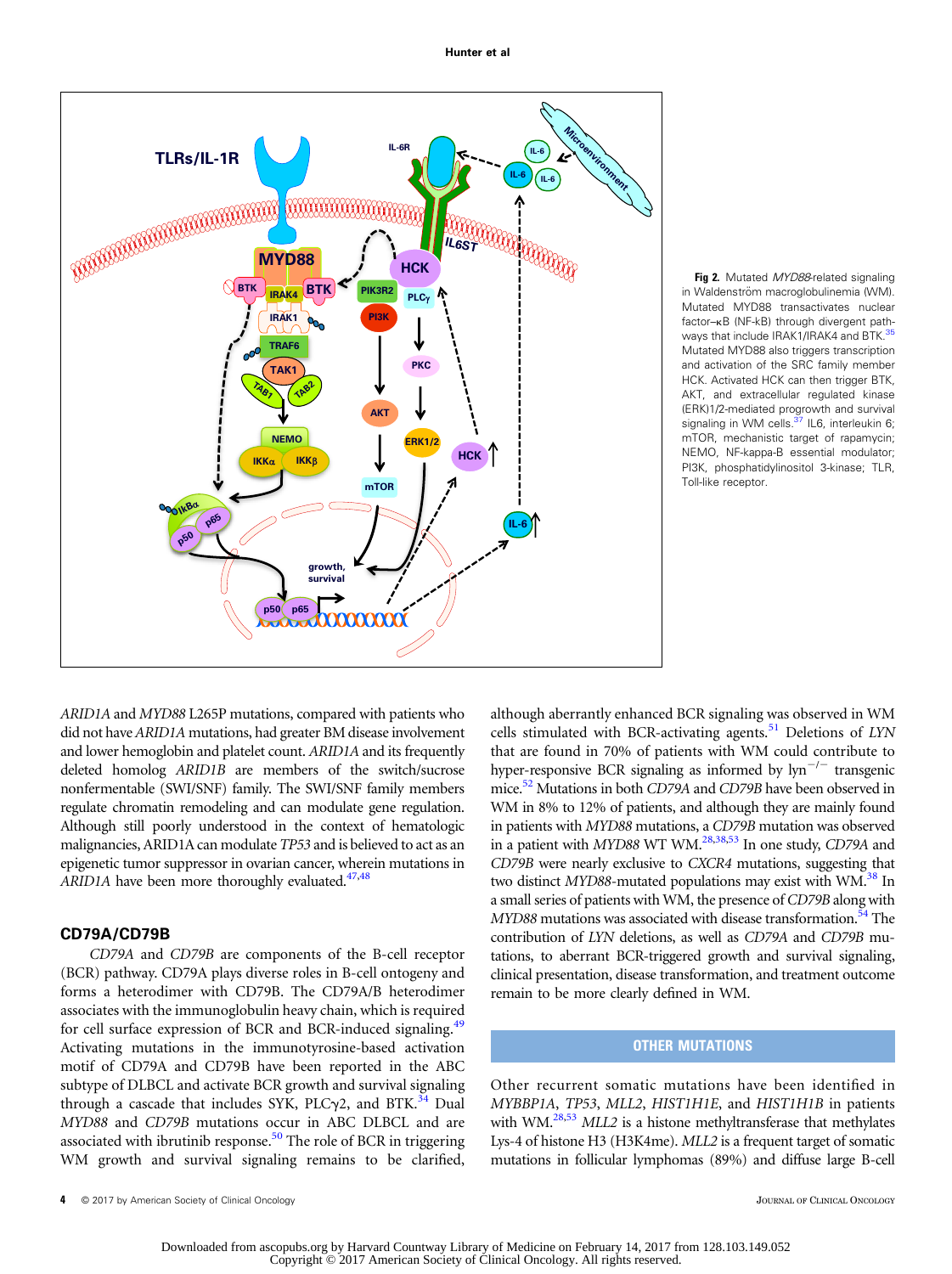lymphomas (32%).<sup>55,56</sup> Mutations in *MLL2* were identified in two of three patients with WM with WT MYD88 that included a singlenucleotide variant and a deletion resulting in a frameshift mutation. None of the 27 patients with MYD88 mutations with WM who underwent whole-genome sequencing had MLL2 mutations.<sup>19</sup>

# COPY NUMBER ALTERATIONS

Copy number alterations are common in patients with WM and affect genes with important regulatory functions in both chro-mosome 6q and non–chromosome 6q regions ([Figs 1](#page-1-0) and 3).<sup>[28](#page-6-0)</sup> In chromosome 6q, loss of genes that modulate NF-kB activity (TNFAIP3, HIVEP2), BCL2 family of proteins (BCLAF1), apoptosis (FOXO3), BTK (IBTK), plasmacytic differentiation (PRDM1), and ARID1B are observed. Non–chromosome 6q genes that are commonly deleted include ETV6, a transcription repressor; BTG1, which often is deleted in DLBCL and associated with glucocorticoid resistance in acute lymphocytic leukemia; and LYN, a kinase that plays a regulatory role for BCR signaling. PRDM2 and TOP1, which participate in TP53-related signaling, are also frequently deleted in patients with  $WM^{28}$ .

### GENE EXPRESSION PROFILING

Earlier gene expression profiling studies showed overexpression of IL6 as well as a gene profile that closely resembled chronic



Fig 3. Summary of findings for gene losses in Waldenström macroglobulinemia by chromosome location.

lymphocytic leukemia.<sup>[57-59](#page-7-0)</sup> More recently, next-generation transcriptome studies (RNASeq) have permitted analysis of gene expression in the context of somatic gene mutations [\(Fig 1](#page-1-0)). Comparison of B cells derived from the BM of patients with WM with healthy donor B cells showed increased expression of the VDJ recombination genes DNTT, RAG1, and RAG2 as well as the CXCR4 pathway genes CXCL12, VCAM1, and CXCR4 itself.<sup>[60](#page-7-0)</sup> These latter findings may indicate a role for CXCR4 signaling regardless of CXCR4 mutation status in WM. Dysregulation of BCL2 family members, including upregulation of BCL2 and BCL2L1, was also observed. Among patients with MYD88 mutations, those with CXCR4 mutations showed transcriptional silencing of tumor suppressors associated with acquisition of mutated MYD88, including WNK2, CDKN1C, PRDM5, and CABLES1. On the basis of both expression and pathway analysis, modulation of MYD88 signaling in the context of CXCR4 mutations was associated with the downregulation of TLR4 and increased transcription of the IRAK4/ IRAK1 inhibitor IRAK3. WM cells derived from patients with MYD88 WT, as well as mutated CXCR4, show impaired B-cell differentiation signaling versus those derived from patients with MYD88-mutated CXCR4 WT. Moreover, BM disease involvement was affected by transcriptional activity of MYD88, CXCR4, and CXCL13.<sup>[60](#page-7-0)</sup> Serum CXCL13 levels were found to affect BM disease involvement and hemoglobin levels in an independent cohort of patients with WM, supporting the latter finding. $61$ 

# GENOMIC-BASED TREATMENT APPROACH TO WM

Ibrutinib was recently approved by the US Food and Drug Administration and the European Medicines Agency for the treatment of WM and was adopted into National Comprehensive Cancer Network guidelines $62$  and WM Consensus Guidelines for the treatment of symptomatic patients with WM.<sup>[63](#page-7-0)</sup> Patients with WT MYD88 showed absence of major responses (partial response or better) and inferior progression-free survival to ibrutinib versus those patients with mutated MYD88, including non-L265P mutations.<sup>[25](#page-6-0)[,64](#page-7-0)</sup> Moreover, among patients with mutated MYD88, the presence of CXCR4 mutations resulted in lower major response rate versus patients with WT CXCR4 (61.9%  $\nu$  91.7%). Major response attainment was also delayed among patients with CXCR4 mutations who improved with prolonged ( $> 6$  months) therapy.<sup>64</sup> Delayed response attainment was also reported among patients with mutated CXCR4 in another multicenter study that administered single-agent ibrutinib to patients with rituximab-refractory WM.<sup>65</sup> Major response attainment was also adversely affected by WT MYD88 and mutated CXCR4 mutation status among previously untreated patients who received single-agent everolimus.<sup>66</sup> Among patients receiving treatment with carfilzomib, rituximab, and dexamethasone, no major response differences were observed between patients with WT and mutated CXCR4 with WM.<sup>67</sup> However, in an ongoing study of ixazomib, dexamethasone, and rituximab, delays in response were observed among patients with CXCR4 mutations.<sup>68</sup>

Although treatment choice should take into account specific goals of therapy; necessity for rapid disease control; risk of treatment-related neuropathy, immunosuppression, and secondary malignancies; and planning for future autologous stem cell transplantation, MYD88 and CXCR4 mutation status may be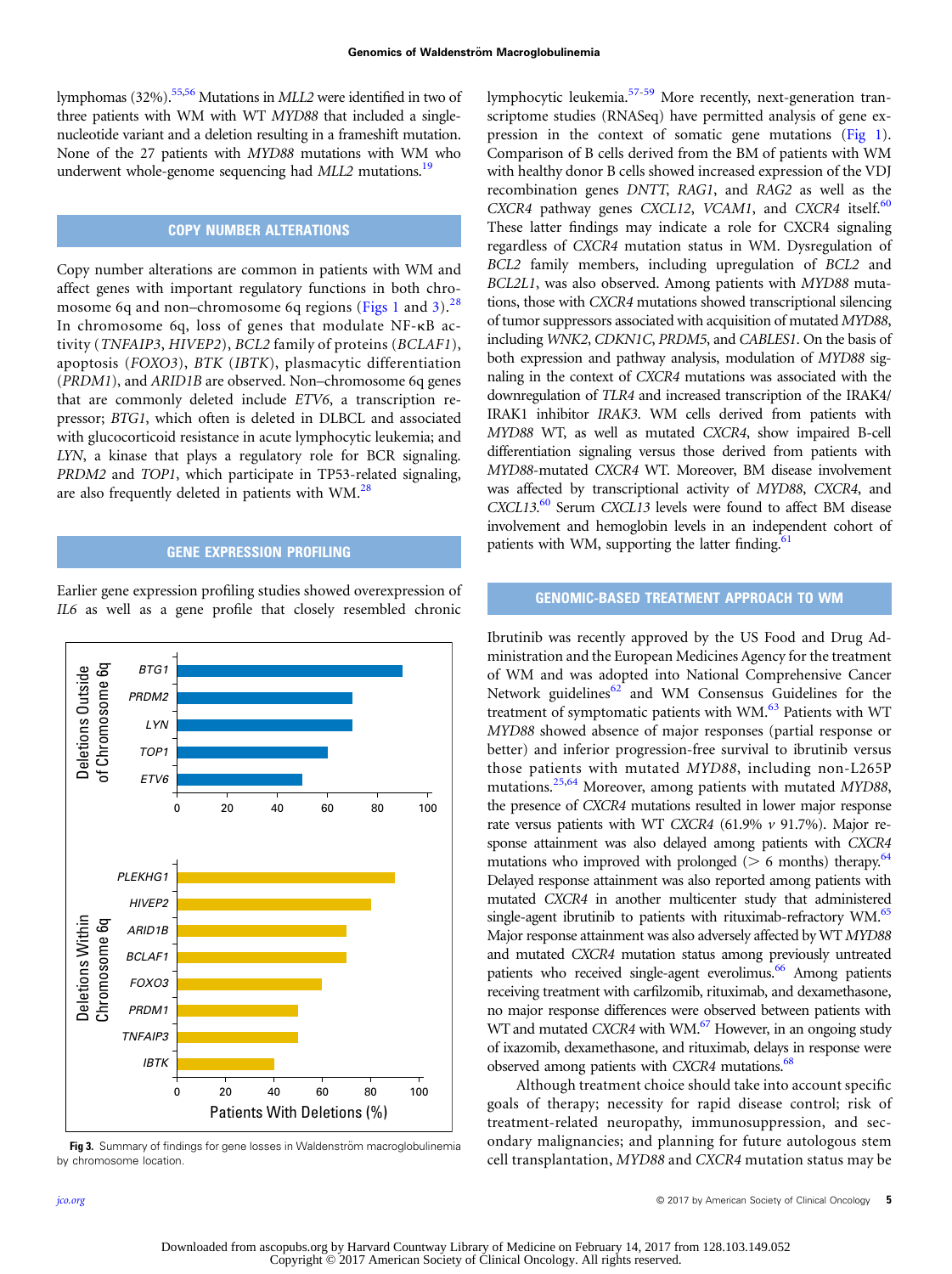useful in treatment selection for symptomatic patients. A guide recommended by the authors for the use of MYD88 and CXCR4 mutation status in the treatment approach of symptomatic untreated and previously treated patients are presented in Figures 4 and 5.

#### NOVEL TARGETS

Investigational therapies under development for WM include agents that target MYD88, CXCR4, and BCL2 signaling. IRAK1/ IRAK4 kinases mediate mutated MYD88-directed NF-kB signaling, and their inhibition triggers apoptosis in mutated MYD88– expressing malignant cells.<sup>[28,34](#page-6-0),[35](#page-6-0)</sup> Moreover, combined BTK and IRAK1/IRAK4 inhibition induces synergistic killing of malignant cells with  $MYD88$  activation mutations.<sup>[35](#page-6-0)</sup> Compounds that inhibit IRAK1/IRAK4 signaling are under intense preclinical investigation for use in MYD88-mutated diseases. HCK is an SRC family member that is transactivated by mutated MYD88 and, along with BTK, is a target of ibrutinib.<sup>[37](#page-6-0)</sup> Ibrutinib partially attenuates HCK activity in MYD88-mutated WM and ABC DLBCL cells, and the use of a more potent toolbox HCK inhibitor triggered higher levels of apoptosis in MYD88-mutated WM cell lines and primary cells. In preclinical studies, the CXCR4 antagonists plerixafor and ulocuplumab blocked CXCL12 rescue of apoptosis mediated by ibrutinib, idelalisib, and other therapeutics. $44-46$  Delayed responses and lower major response rates were also observed among patients with CXCR4 mutations receiving ibrutinib. $64,65$  $64,65$  $64,65$  A clinical trial examining ibrutinib with ulocuplumab in symptomatic patients



Waldenström macroglobulinemia (WM). If symptomatic hyperviscosity, severe cryoglobulinemia (severe cryo), cold agglutinemia (CAGG), or rapidly progressing moderate to severe immunoglobulin M (IgM) demyelinating peripheral neuropathy (PN), plasmapheresis should be considered, then systemic therapy. If not, proceed to systemic therapy. For patients selected to receive rituximab, consider giving chemotherapy alone until  $IgM < 4,000$  mg/dL, or perform empirical plasmapheresis to avoid symptomatic rituximab-induced IgM flare. Maintenance rituximab may be considered if patient responds to rituximab-based induction therapy. Ofatumumab can be considered if the patient is rituximab intolerant. $61,70$  $61,70$  $61,70$  BDR, bortezomib, dexamethasone, rituximab; Benda-R, bendamustine, rituximab; WT, wild type.

# **Symptomatic previously treated patient with WM**

**Consider repeat primary therapy if response > 2 years**

*MYD88* **mutated/no** *CXCR4* **mutation** Same caveats as primary therapy

*MYD88* **mutated/***CXCR4* **mutation** Same caveats as primary therapy If immediate response needed, either BDR or Benda-R

### *MYD88* **WT**

Same caveats as primary therapy

non-L265P *MYD88* mutations

Fig 5. Author-recommended guide to the use of MYD88 and CXCR4 mutation status in the management of symptomatic, previously treated patients with Waldenström macroglobulinemia (WM). If symptomatic hyperviscosity, severe cryoglobulinemia, cold agglutinemia, or rapidly progressing moderate to severe immunoglobulin M (IgM) demyelinating peripheral neuropathy, plasmapheresis should be considered, then systemic therapy. If not, proceed to systemic therapy. For patients selected to receive rituximab, consider giving chemotherapy alone until IgM  $<$  4,000 mg/dL, or perform empirical plasmapheresis to avoid symptomatic rituximab-induced IgM flare. Maintenance rituximab may be considered if patient responds to rituximab-based induction therapy. Ofatumumab can be considered if the patient is rituximab intolerant. Everolimus can be considered in patients with more than two prior therapies, nucleoside analogs in nonautologous transplantation candidates, and autologous transplantation in patients with multiple relapses and chemosenstitive disease. $62,71$  $62,71$  $62,71$  BDR, bortezomib, dexamethasone, rituximab; Benda-R, bendamustine, rituximab; WT, wild type.

with CXCR4 mutations with WM is being planned. The antiapoptotic factor BCL2 is overexpressed in WM cells, including those derived from patients with WT and mutated MYD88.<sup>[58,60](#page-7-0)</sup> The BCL2 inhibitor venetoclax induces apoptosis and shows at least additive antiapoptotic activity against WM cells cotreated with either ibrutinib or idelalisib, regardless of CXCR4 mutation status. $\frac{71}{1}$  In a prospective clinical study that included multiple B-cell malignant histologies, three of four previously treated patients with WM responded, including one complete response.<sup>[72](#page-7-0)</sup> A dedicated clinical trial examining the activity of venetoclax in previously treated patients with WM is underway (NCT02677324). The presence of ARID1A, HIST1H1B, and HIST1H1E mutations, along with recurrent ARID1B deletions, suggests that epigenetic dysregulation is likely to be present in WM, and further investigation is therefore warranted. EZH2 inhibitors may be particularly effective in the context of ARID1A mutations in WM, and preclinical evaluation of such strategies should also be considered.<sup>[69](#page-7-0)</sup>

# SUMMARY

Next-generation sequencing has revealed recurring somatic mutations in WM that include MYD88, CXCR4, ARID1A, and CD79B and loss of genes with important regulatory functions. Diagnostic discrimination of WM from overlapping B-cell malignancies is aided by MYD88 mutation status, whereas disease presentation and treatment outcome is affected by both MYD88 and CXCR4 mutation status. MYD88 and CXCR4 mutation status may be helpful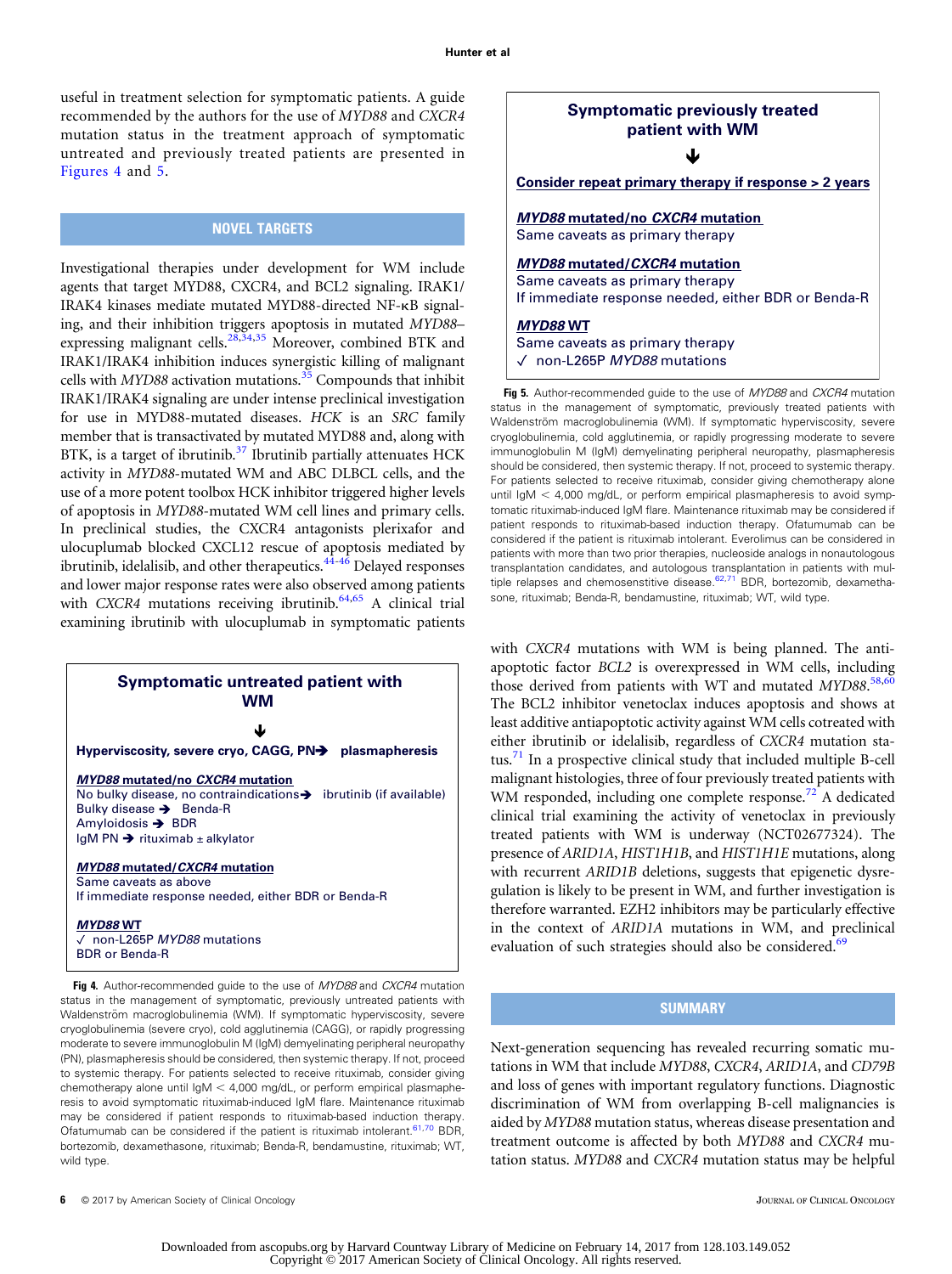<span id="page-6-0"></span>in treatment selection for symptomatic patients. Novel therapeutic approaches under investigation include therapeutics targeting MYD88, CXCR4, and BCL2 signaling.

# AUTHORS' DISCLOSURES OF POTENTIAL CONFLICTS OF INTEREST

Disclosures provided by the authors are available with this article at [jco.org.](http://jco.org)

#### **REFERENCES**

1. Owen RG, Treon SP, Al-Katib A, et al: Clinicopathological definition of Waldenstrom's macroglobulinemia: Consensus panel recommendations from the Second International Workshop on Waldenstrom's Macroglobulinemia. Semin Oncol 30: 110-115, 2003

2. Swerdlow SH, Campo E, Harris NL, et al (eds): World Health Organization Classification of Tumors of Haematopoietic and Lymphoid Tissues. Lyon, IARC Press, 2008

3. Groves FD, Travis LB, Devesa SS, et al: Waldenström's macroglobulinemia: Incidence patterns in the United States, 1988-1994. Cancer 82: 1078-1081, 1998

4. Hanzis C, Ojha RP, Hunter Z, et al: Associated malignancies in patients with Waldenström's macroglobulinemia and their kin. Clin Lymphoma Myeloma Leuk 11:88-92, 2011

5. Varettoni M, Tedeschi A, Arcaini L, et al: Risk of second cancers in Waldenström macroglobulinemia. Ann Oncol 23:411-415, 2012

6. Treon SP, Hunter ZR, Aggarwal A, et al: Characterization of familial Waldenstrom's macroglobulinemia. Ann Oncol 17:488-494, 2006

7. Kristinsson SY, Biörkholm M, Goldin LR, et al: Risk of lymphoproliferative disorders among firstdegree relatives of lymphoplasmacytic lymphoma/ Waldenstrom macroglobulinemia patients: A populationbased study in Sweden. Blood 112:3052-3056, 2008

8. McMaster ML, Csako G, Giambarresi TR, et al: Long-term evaluation of three multiple-case Waldenstrom macroglobulinemia families. Clin Cancer Res 13:5063-5069, 2007

9. Ogmundsdóttir HM, Sveinsdóttir S, Sigfússon A, et al: Enhanced B cell survival in familial macroglobulinaemia is associated with increased expression of Bcl-2. Clin Exp Immunol 117:252-260, 1999

10. Roccaro AM, Sacco A, Shi J, et al: Exome sequencing reveals recurrent germ line variants in patients with familial Waldenström macroglobulinemia. Blood 127:2598-2606, 2016

11. Treon SP, Tripsas C, Hanzis C, et al: Familial disease predisposition impacts treatment outcome in patients with Waldenström macroglobulinemia. Clin Lymphoma Myeloma Leuk 12:433-437, 2012

12. Steingrímsson V, Lund SH, Turesson I, et al: Population-based study on the impact of the familial form of Waldenström macroglobulinemia on overall survival. Blood 125:2174-2175, 2015

13. Schop RF, Kuehl WM, Van Wier SA, et al: Waldenström macroglobulinemia neoplastic cells lack immunoglobulin heavy chain locus translocations but have frequent 6q deletions. Blood 100: 2996-3001, 2002

14. Ocio EM, Schop RF, Gonzalez B, et al: 6q deletion in Waldenström macroglobulinemia is

associated with features of adverse prognosis. Br J Haematol 136:80-86, 2007

15. Chang H, Qi C, Trieu Y, et al: Prognostic relevance of 6q deletion in Waldenström's macroglobulinemia: A multicenter study. Clin Lymphoma Myeloma 9:36-38, 2009

16. Nguyen-Khac F, Lambert J, Chapiro E, et al: Chromosomal aberrations and their prognostic value in a series of 174 untreated patients with Waldenström's macroglobulinemia. Haematologica 98:649-654, 2013

17. Rivera AI, Li MM, Beltran G, et al: Trisomy 4 as the sole cytogenetic abnormality in a Waldenström macroglobulinemia. Cancer Genet Cytogenet 133: 172-173, 2002

18. Avet-Loiseau H, Garand R, Lodé L, et al: 14q32 Translocations discriminate IgM multiple myeloma from Waldenstrom's macroglobulinemia. Semin Oncol 30:153-155, 2003

19. Treon SP, Xu L, Yang G, et al: MYD88 L265P somatic mutation in Waldenström's macroglobulinemia. N Engl J Med 367:826-833, 2012

20. Xu L, Hunter ZR, Yang G, et al: MYD88 L265P in Waldenström macroglobulinemia, immunoglobulin M monoclonal gammopathy, and other B-cell lymphoproliferative disorders using conventional and quantitative allele-specific polymerase chain reaction. Blood 121:2051-2058, 2013

21. Varettoni M, Arcaini L, Zibellini S, et al: Prevalence and clinical significance of the MYD88 (L265P) somatic mutation in Waldenstrom's macroglobulinemia and related lymphoid neoplasms. Blood 121: 2522-2528, 2013

22. Jiménez C, Sebastián E, Chillón MC, et al: MYD88 L265P is a marker highly characteristic of, but not restricted to, Waldenström's macroglobulinemia. Leukemia 27:1722-1728, 2013

23. Poulain S, Roumier C, Decambron A, et al: MYD88 L265P mutation in Waldenstrom macroglobulinemia. Blood 121:4504-4511, 2013

24. Ansell SM, Hodge LS, Secreto FJ, et al: Activation of TAK1 by MYD88 L265P drives malignant B-cell Growth in non-Hodgkin lymphoma. Blood Cancer J 4:e183, 2014

25. Treon SP, Xu L, Hunter Z: MYD88 mutations and response to ibrutinib in Waldenström's Macroglobulinemia. N Engl J Med 373:584-586, 2015

26. Poulain S, Boyle EM, Roumier C, et al: MYD88 L265P mutation contributes to the diagnosis of Bing Neel syndrome. Br J Haematol 167:506-513, 2014

27. Gustine J, Meid K, Hunter ZR, et al: MYD88 mutations can be used to identify malignant pleural effusions in Waldenström macroglobulinemia. Br J Haematol [10.1111/bjh.14386](http://dx.doi.org/10.1111/bjh.14386) [epub ahead of print on October 17, 2016]

28. Hunter ZR, Xu L, Yang G, et al: The genomic landscape of Waldenstom macroglobulinemia is characterized by highly recurring MYD88 and WHIMlike CXCR4 mutations, and small somatic deletions

## AUTHOR CONTRIBUTIONS

Conception and design: Zachary R. Hunter, Steven P. Treon Collection and assembly of data: Guang Yang, Lian Xu, Xia Liu, Steven P. Treon

Data analysis and interpretation: Zachary R. Hunter, Jorge J. Castillo, Steven P. Treon

Manuscript writing: All authors

Final approval of manuscript: All authors Accountable for all aspects of the work: All authors

> associated with B-cell lymphomagenesis. Blood 123: 1637-1646, 2014

> 29. Tsakmaklis N: Mutated MYD88 homozygosity is increased in previously treated patients with Waldenstrom's macroglobulinemia, and associated with CXCR4 mutations status. IXth International Workshop on Waldenstrom's Macroglobulinemia, Amsterdam, The Netherlands, October 5-8, 2016 (abstr W7)

> 30. Treon SP, Tsakmaklis N, Meid K, et al: Mutated MYD88 zygosity and CXCR4 mutation status are important determinants of ibrutinib response and progression free survival in Waldenstrom's Macroglobulinemia. Blood 128: 2984, 2016

> 31. Varettoni M, Zibellini S, Arcaini L, et al: MYD88 (L265P) mutation is an independent risk factor for progression in patients with IgM monoclonal gammopathy of undetermined significance. Blood 122: 2284-2285, 2013

> 32. Treon SP, Cao Y, Xu L, et al: Somatic mutations in MYD88 and CXCR4 are determinants of clinical presentation and overall survival in Waldenstrom macroglobulinemia. Blood 123:2791-2796, 2014

> 33. Lin SC, Lo YC, Wu H: Helical assembly in the MyD88-IRAK4-IRAK2 complex in TLR/IL-1R signalling. Nature 465:885-890, 2010

> 34. Ngo VN, Young RM, Schmitz R, et al: Oncogenically active MYD88 mutations in human lymphoma. Nature 470:115-119, 2011

> 35. Yang G, Zhou Y, Liu X, et al: A mutation in MYD88 (L265P) supports the survival of lymphoplasmacytic cells by activation of Bruton tyrosine kinase in Waldenström macroglobulinemia. Blood 122:1222-1232, 2013

> 36. Liu X, Hunter ZR, Xu L, et al: Targeting myddosome assembly in Waldenstrom macroglobulinaemia. Br J Haematol [10.1111/bjh.14103](http://dx.doi.org/10.1111/bjh.14103) [epub ahead of print on April 13, 2016]

> 37. Yang G, Buhrlage SJ, Tan L, et al: HCK is a survival determinant transactivated by mutated MYD88, and a direct target of ibrutinib. Blood 127: 3237-3252, 2016

> 38. Poulain S, Roumier C, Venet-Caillault A, et al: Genomic landscape of CXCR4 mutations in Waldenström macroglobulinemia. Clin Cancer Res 22:1480-1488, 2016

> **39.** Xu L, Hunter ZR, Tsakmaklis N, et al: Clonal<br>architecture of CXCR4 WHIM-like mutations in Waldenström macroglobulinaemia. Br J Haematol 172:735-744, 2016

> 40. Schmidt J, Federmann B, Schindler N, et al: MYD88 L265P and CXCR4 mutations in lymphoplasmacytic lymphoma identify cases with high disease activity. Br J Haematol 169:795-803, 2015

> 41. Hernandez PA, Gorlin RJ, Lukens JN, et al: Mutations in the chemokine receptor gene CXCR4 are associated with WHIM syndrome, a combined immunodeficiency disease. Nat Genet 34:70-74, 2003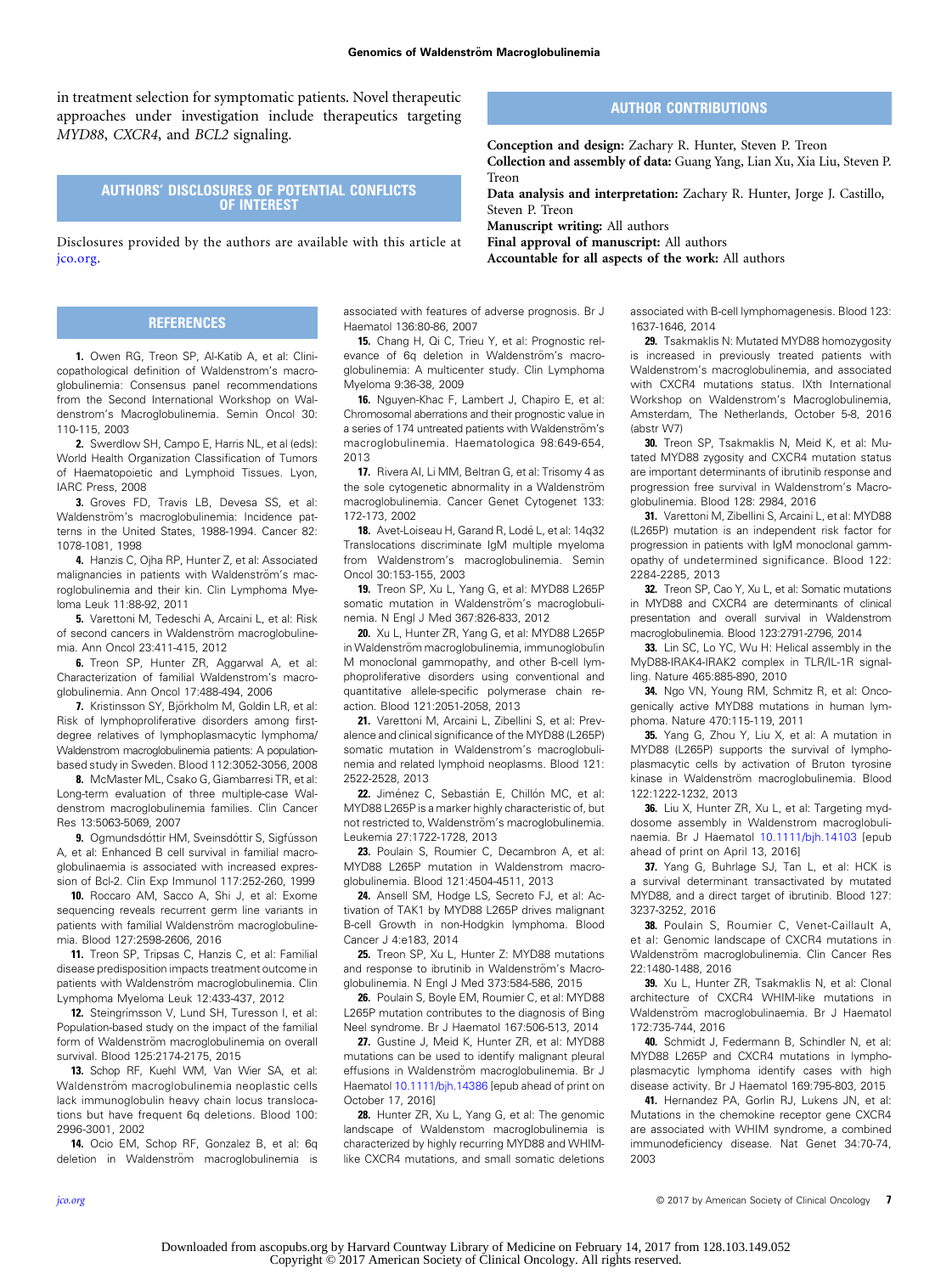<span id="page-7-0"></span>42. Liu Q, Chen H, Ojode T, et al: WHIM syndrome caused by a single amino acid substitution in the carboxy-tail of chemokine receptor CXCR4. Blood 120:181-189, 2012

43. Haribabu B, Richardson RM, Fisher I, et al: Regulation of human chemokine receptors CXCR4. Role of phosphorylation in desensitization and internalization. J Biol Chem 272:28726-28731, 1997

44. Cao Y, Hunter ZR, Liu X, et al: The WHIM-like CXCR4(S338X) somatic mutation activates AKT and ERK, and promotes resistance to ibrutinib and other agents used in the treatment of Waldenstrom's macroglobulinemia. Leukemia 29:169-176, 2015

45. Cao Y, Hunter ZR, Liu X, et al: CXCR4 WHIMlike frameshift and nonsense mutations promote ibrutinib resistance but do not supplant MYD88 (L265P) -directed survival signalling in Waldenström macroglobulinaemia cells. Br J Haematol 168: 701-707, 2015

46. Roccaro AM, Sacco A, Jimenez C, et al: C1013G/CXCR4 acts as a driver mutation of tumor progression and modulator of drug resistance in lymphoplasmacytic lymphoma. Blood 123:4120-4131, 2014

47. Wiegand KC, Shah SP, Al-Agha OM, et al:<br>ARID1A mutations in endometriosis-associated ARID1A mutations in endometriosis-associated ovarian carcinomas. N Engl J Med 363:1532-1543, 2010

48. Guan B, Wang T-L, Shih IeM: ARID1A, a factor that promotes formation of SWI/SNF-mediated chromatin remodeling, is a tumor suppressor in gynecologic cancers. Cancer Res 71:6718-6727, 2011

49. Seda V, Mraz M: B-cell receptor signalling and its crosstalk with other pathways in normal and malignant cells. Eur J Haematol 94:193-205, 2015

50. Wilson WH, Young RM, Schmitz R, et al: Targeting B cell receptor signaling with ibrutinib in diffuse large B cell lymphoma. Nat Med 21:922-926, 2015

51. Argyropoulos KV, Vogel R, Ziegler C, et al: Clonal B cells in Waldenström's macroglobulinemia exhibit functional features of chronic active B-cell receptor signaling. Leukemia 30:1116-1125, 2016

**52.** Chan VWF, Lowell CA, DeFranco AL: Defective regulation of antigen receptor signaling in

Lyn-deficient B lymphocytes. Curr Biol 8:545-553, 1998

53. Jimenez C, Prieto-Conde I, García-Álvarez M, et al: Genetic characterization of Waldenstrom macroglobulinemia by next generation sequencing: An analysis of fourteen genes in a series of 61 patients. Blood 126, 2015 (abstr 2971)

54. Alonso S, Jimenez C, Alcoceba M, et al: Whole-exome sequencing of Waldenstrom Macroglobulinemia transformation into aggressive lymphoma. Blood 128, 2016 (abstr 4101)

55. Morin RD, Mendez-Lago M, Mungall AJ, et al: Frequent mutation of histone-modifying genes in non-Hodgkin lymphoma. Nature 476:298-303, 2011

56. Lohr JG, Stojanov P, Lawrence MS, et al: Discovery and prioritization of somatic mutations in diffuse large B-cell lymphoma (DLBCL) by wholeexome sequencing. Proc Natl Acad Sci USA 109: 3879-3884, 2012

57. Zhou Y, Liu X, Xu L, et al: Transcriptional repression of plasma cell differentiation is orchestrated by aberrant over-expression of the ETS factor SPIB in Waldenström macroglobulinaemia. Br J Haematol 166:677-689, 2014

58. Gutiérrez NC, Ocio EM, de Las Rivas J, et al: Gene expression profiling of B lymphocytes and plasma cells from Waldenström's macroglobulinemia: Comparison with expression patterns of the same cell counterparts from chronic lymphocytic leukemia, multiple myeloma and normal individuals. Leukemia 21:541-549, 2007

59. Chng WJ, Schop RF, Price-Troska T, et al: Gene-expression profiling of Waldenstrom macroglobulinemia reveals a phenotype more similar to chronic lymphocytic leukemia than multiple myeloma. Blood 108:2755-2763, 2006

60. Hunter ZR, Xu L, Yang G, et al: Transcriptome sequencing reveals a profile that corresponds to genomic variants in Waldenström macroglobulinemia. Blood 128:827-838, 2016

61. Vos JM, Tsakmaklis N, Brodsky PS, et al: Biologically meaningful changes in cytokine and chemokine production following Ibrutinib therapy in Waldenstrom's Macroglobulinemia. Haematologica 101:101, 2016 (abstr P312)

#### **Affiliations**

All authors: Bing Center for Waldenström's Macroglobulinemia, Dana-Farber Cancer Institute; and Harvard Medical School, Boston, MA.

nnn

**62.** National Comprehensive Cancer Network: Guidelines. [www.nccn.org](http://www.nccn.org)

63. Leblond V, Kastritis E, Advani R, et al: Treatment recommendations from the Eighth International Workshop on Waldenström's Macroglobulinemia. Blood 128:1321-1328, 2016

64. Treon SP, Tripsas CK, Meid K, et al: Ibrutinib in previously treated Waldenström's macroglobulinemia. N Engl J Med 372:1430-1440, 2015

65. Dimopoulos MA, Trotman J, Tedeschi A, et al: Single agent ibrutinib in rituximab-refractory patients with Waldenström's macroglobulinemia: Results from a multicenter, open-label phase 3 substudy (iNNOVATETM). Lancet Oncol (in press)

66. Treon SP, Meid K, Tripsas C, et al: Prospective, multicenter clinical trial of everolimus as primary therapy in Waldenstrom Macroglobulinemia. Clin Cancer Res [10.1158/1078-0432.CCR-16-1918](http://dx.doi.org/10.1158/1078-0432.CCR-16-1918) [epub ahead of print on November 11, 2016]

67. Treon SP, Tripsas CK, Meid K, et al: Carfilzomib, rituximab, and dexamethasone (CaRD) treatment offers a neuropathy-sparing approach for treating Waldenström's macroglobulinemia. Blood 124:503-510, 2014

68. Castillo JJ: Ixazomib, dexamethasone, and rituximab (IDR) as primary therapy for symptomatic symptomatic Waldenstrom macroglobulinemia. Blood 128, 2016 (abstr 2956)

69. Bitler BG, Aird KM, Garipov A, et al: Synthetic lethality by targeting EZH2 methyltransferase activity in ARID1A-mutated cancers. Nat Med 21:231-238, 2015

70. Treon SP: How I treat Waldenström macroglobulinemia. Blood 126:721-732, 2015

71. Cao Y, Yang G, Hunter ZR, et al: The BCL2 antagonist ABT-199 triggers apoptosis, and augments ibrutinib and idelalisib mediated cytotoxicity in CXCR4 Wild-type and CXCR4 WHIM mutated Waldenstrom macroglobulinaemia cells. Br J Haematol 170:134-138, 2015

72. Gerecitano JF, Roberts AW, Seymour JF et al: A phase 1 study of venetoclax (ABT-199/GDC-0199) monotherapy in patients with relapsed/ refractory non-Hodgkin lymphoma. Blood 126: 254, 2015 (abstr)